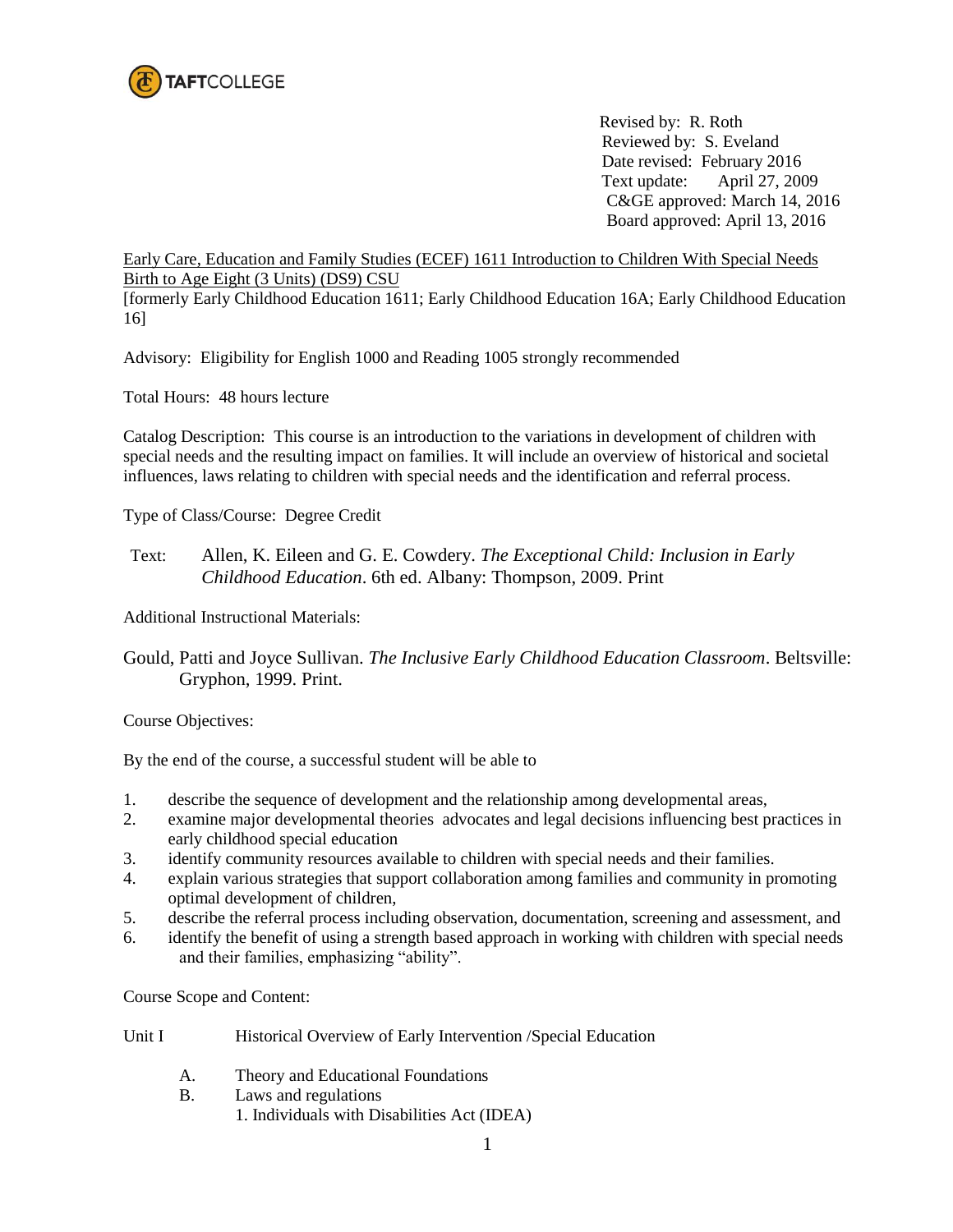

- 2. Individualized Family Service Plan
- 3. Individualized Education Plan
- 4. Inclusion vs. Mainstreaming
- 5. Least restrictive environments (LREs)
- C. People First Language
- D. Advocacy and Public Policy
- E. Ethics and Professional Behavior

## Unit II Development and Variations in Development

- A. Prenatal development and risk factors
- B. Genetically inherited conditions
- C. Environmental Factors
- D. Cognitive
- E. Communication and Language
- F. Social and emotional
- G. Mental Health
- H. Physical

## Unit III Impact on Families

- A. Grief, stress and coping strategies
- B. Family Support and Resources
- C. Diversity

Unit IV Developmental Screening and assessments

- A. The referral process
- B. Community agencies and resources

Learning Activities Required Outside of Class:

The students in this class will spend a minimum of 6 hours per week outside of the regular class doing the following:

- 1. Studying
- 2. Answering questions
- 3. Completing required reading
- 4. Completing written work

Methods of Instruction:

- 1. Critical thinking written and oral assignments
- 2. Textbook and outside readings
- 3. Lectures and group discussions
- 4. Student and instructor reviews
- 5. Films when available
- 6. Guest speakers

Methods of Evaluation: